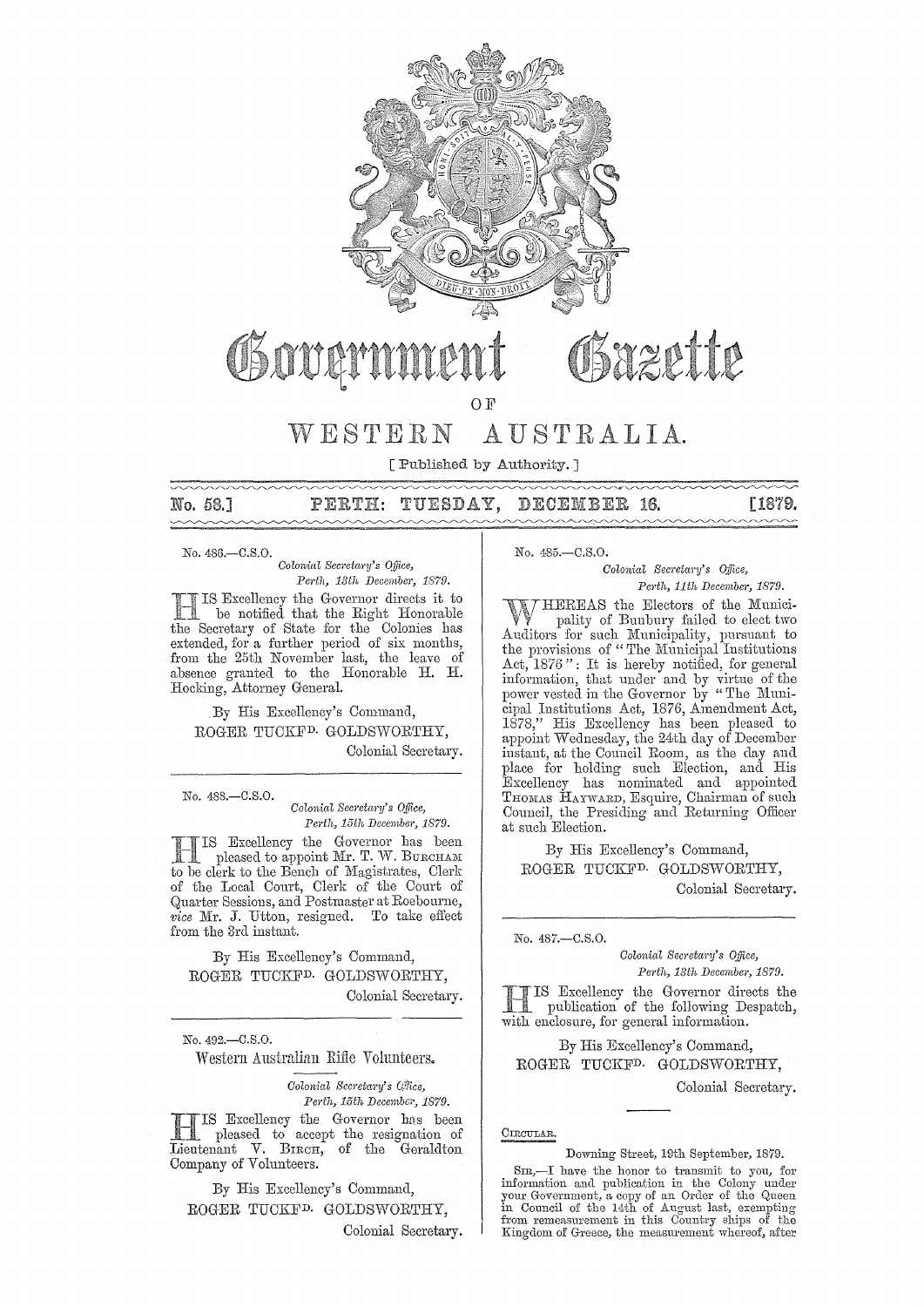the 1st of July, 1878, has been ascertained and denoted in the Registers and other National papers of such ships.

#### I have, &c.,

#### M. E. HICKS BEACH.

#### The Officer Administering the Government of Western Australia.

#### AT THE COURT AT OSBORNE HOUSE, ISLE OF WIGHT, The 14th day of August, 1879.<br>PRESENT,

FRESENT,<br>
FRESENT,<br>
THE QUEEN'S Most Except.<br>
THE REAS by the "Merchant Shipping Act Amendment<br>
Act, 1882," it is enacted that whenever it is made to<br>
appear to Her Majesty that the rules concerning the measure-<br>
meat of t dominions; but such ships shall be deemed to be of the tonnage<br>denoted in their certificates of registry or other papers in the<br>same manner, to the same extent, and for the same purposes,<br>in, to, and for which the tonnage

And whereas it has been made to appear to Her Majesty that the rules concerning the measurement of tonnage of merchant ships now in force under "The Merchant Shipping Act, 1854," have been adopted by the Government of His Majesty the King of Greece, with the exception of a difference in the mode in certain steamers of estimating the allowance for engine room, and such rules are now in force in that

- 1. As regards sailing ships, that merchant sailing ships of the said Kingdom of Greece, the measurement whereof and tend is the minimal and cancel and denoted in the registers and other national papers of such a of such a to, and for which the tonnage denoted in the certificate of registry of British sailing ships is deemed to be the tonnage of such ships.
- 2. As regards steam ships, that merchant ships belonging to the said Kingdom of Greece which are propelled by steam or any other power requiring engine room, the measurement whereof shall, after the 1st day of July, 1878, have been ascertained and denoted in the registers<br>and other national papers of such steam ships, testified<br>by the dates thereof, shall be deemed to be of the<br>tomage denoted in such registers or other national<br>papers Provided, nevertheless, that if the owner or master of any such Greek steam ship desires the deduction for engine room in his ships to be estimated under the rules for engine room measurement and deduction applicable to Br rule, the engine room shall be measured and the deduction calculated according to the British rules.

C. L. PEEL.

#### No. 484.-C.S.O.

#### TENDERS ACCEPTED.

*Oolonial Sem'etary's Qffice, Perth, 11th December, 1879.* 

A. D. LETCH,

To convey Mails, twice daily, in a spring vehicle, for three years, between Perth and Fremantle, and *vice versa,* for the sum of £150 per annum.

#### A. D. LETCH,

To convey Express Mails, &c., between Perth and Fremantle, and Perth and Guildford, for three years, for the sum of  $£60$  per annum.

#### WM. B. WOOD,

To convey a Mail between Perth and Guildford, and *vite versa*, once daily, in a spring vehicle, for three years, for the sum of  $\mathcal{L}70$ per annum.

#### JOSEPH COOPER,

To convey a Mail, once a week, on horseback, for three years, between Pinjarra and Mandurah, and *vice versa,* for the sum of £20 16s. per annum.

#### JOHN BLECHYNDEN,

To convey Mails between Bunbury and Balbarrup, and *vice versa*, for three years, on horseback, for the sum of £153 per annum.

#### G. W. BARNARD,

To convey a Mail between Busselton and Quindalup, and *vice versa,* twice a week, for three years, on horseback, for the sum of £25 per annum.

#### G. W. LOGUE,

To convey Mails, deliver letters, &c., between Guildford and Chittering, and *vice versa,* once every four weeks, and between Guildford and Swan, and *vice versa*, once a week, on horseback, for three years, for the sum of £40 per annum.

#### JAS. ATKINSON,

To convey Mails from Perth to Berkshire Valley, in a spring vehicle, and from Berkshire Valley to Geraldton, on horseback, and *vice versa,* once a week, for three years, by the present route, for the sum of £800 per annum.

#### F. VENTURA,

To convey Mails, once a week, for three years, on horseback, from Geraldton to Newmerricaira, thence to Tibradden, Sandsprings, Ellendale, Minnanooka, Glengarry, Greenough, and thence to Geraldton, for the sum of  $\tilde{269}$ per annum.

By His Excellency's Command, ROGER TUCKFD. GOLDSWORTHY, Colonial Secretary.

#### No. 489.-C.S.0.

*Oolonial Secretary's Office, Perth, 15th December, 1879.* 

HIS Excellency the Governor directs it to be notified, that he has received a Return of the. Election of Officers to serve in the Municipal Council of the Municipality of Bunbury, as follows, viz. :—

CHAIRMAN.—Mr. T. Hayward.<br>COUNCILLORS.—Mr. G. W. Floyd,

Mr. C. L. Hastie, Mr. E. M. Clarke.

By His Excellency's Command, ROGER TUCKFD. GOLDSWORTHY,

Colonial Secretary.

#### No. 490.-C.S.0.

*Colonial Secretary's Office, Perth, 15th December, 1879.* 

*Perth, 15th December, 1879.*<br> **ISCENTER Excellency the Governor directs the III** IS Excellency the Governor directs the publication of the following Notices to Mariners, for general information.

By His Excellency's Command, RORER TUCKFD. GOLDSWORTHY, Colonial Secretary.

#### NOTICE TO MARINERS.

#### [No. 117.]

#### NEW ZEALAND.

NORTH ISLAND-EAST COAST.

(1) DISCONTINUANCE OF TARARU POINT LIGHT. The Government of New Zealand has given Notice, that after 31st May, 1879, the light (fixed red) exhibited from the outer extremity of Tararu whald be discontinued.

#### NORTH ISLAND-WEST COAST.

(2) FIXED RED LIGHT AT PATEA RIVER ENTRANCE. Also, that on the 9th June, 1879, a harbor light would be exhibited from a lighthouse erected on the eastern side of Patea river entrance.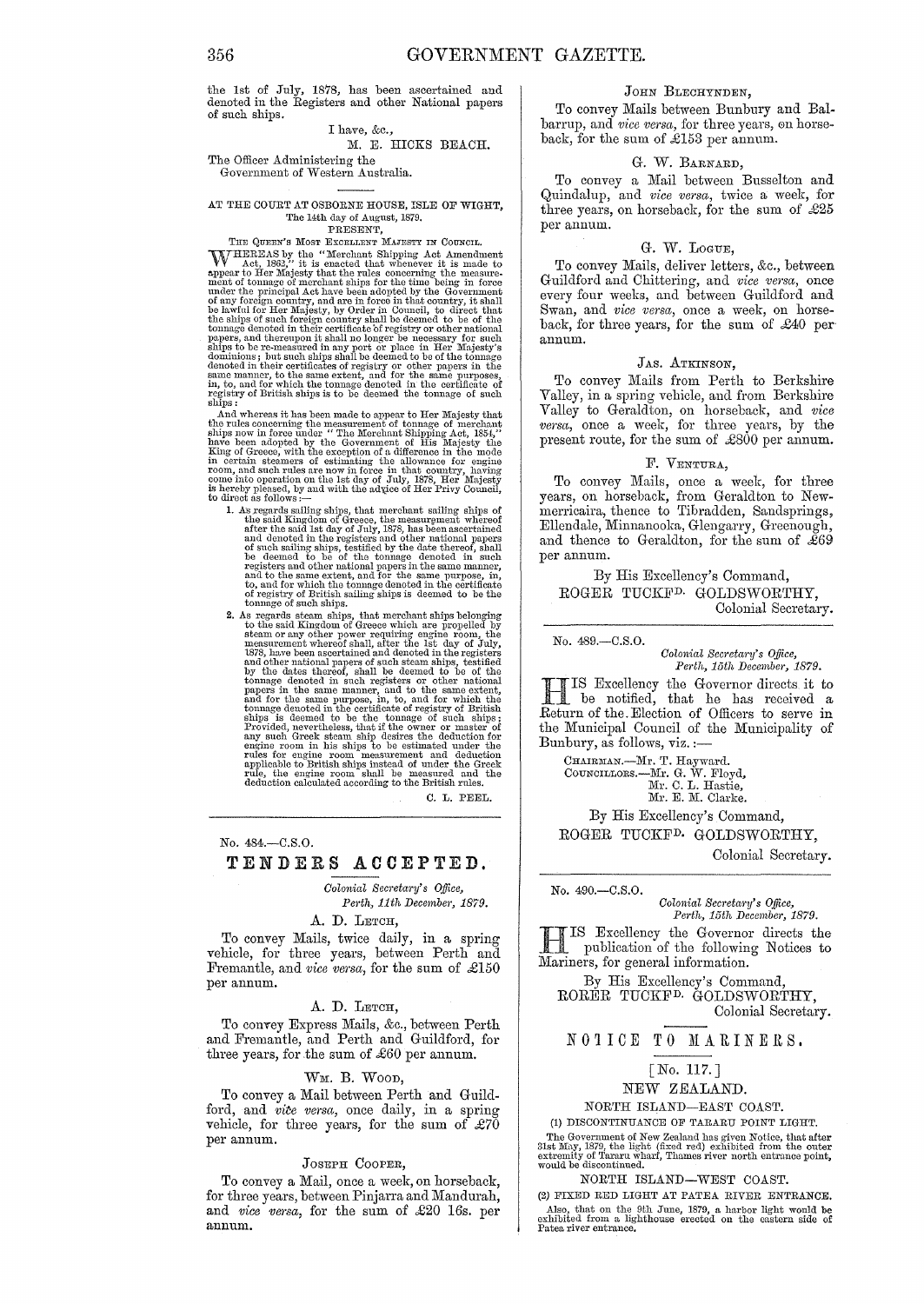The light is a fixed red light of the sixth order, elevated 130 feet above high water, and should be visible in clear weather from a distance of about 5 miles.

Position, lat. 39° 46' 45" S., long. 174° 31' 15" E.

MIDDLE ISLAND-EAST COAST.

(3) DANGER SIGNALS AT OAMARU.

Also, that the following danger signals are shown from a flagstaff on the cliff immediately south of the breakwater at Oamaru: $\leftarrow$ 

PUT TO SEA OR KEEP AT SEA:---<br>By day:---Two balls horizontal on yard, on either side By  $\lim_{\alpha \to 0} \frac{\cos \alpha}{\cos \alpha}$ . By night :--Two white lights placed horizontally, with  $\alpha$  red light between them.

Nore.-In bad weather the green light at the extremity of the breakwater cannot be shown.

As the danger signals have at times to be made during calm weather, mariners must exercise judgment as to the practica-bility of proceeding to sea from the roadstead.

By Command of their Lordships, FREDK. J. EVANS,

 $Hydrographer.$ 

*Hydrographic Office, Admiralty, London, 14th August, 1879.* 

This Notice affects the following Admiralty Charts :-

(1). New Zealand islands, No. 1212 ; New Zealand, North island, sheet<br>2, No. 2543 : Also, Admiralty List of Lights in South Africa, Australia,<br>&c., 1879, No. 310a ; and New Zealand Pilot, 1875, page 75. N.:, 1978, New Zealand islands No. 1312, and Cook strait to eape Egmont, No. 2054; Also, Admirulty List of Lights in South Africa, Australia, &c., (20). page 48, and New Zealand Pilot, 1875, page 134.

(3). New Zealand islands, No. 1212, and Ninety miles beach to Otago, N. 2532: Also, New Zealand Pilot, 1875, page 221.

NOTICE TO MARINERS.

#### [No. 126.]

#### AUSTRALIA-EAST COAST.

(1) REPORTED SUNKEN DANGER IN TRINITY BAY.

The Government of Queensland has given Notice of the<br>existence of a covariant of Queensland has given Notice of the<br>existence of a coval reef, with about six feet on it at low water<br>spring tides, situated in Trinity Bay.<br>

#### TORRES STRAIT.

(2) REPORTED ROCK IN PRINCE OF WALES CHANNEL.

Information hos been received of the existence of a dangerous sunken rock, said to lie in the 'western ent:l:ance to Prince of Wales channel, Torres strait, aJld nearly in the track recoll.·

mended. This rock, on which the ship Canon Harrison is reported to This rock, on which the 8th June, 1879 (when proceeding from Newcastle, N.S.W., to Bombay), has on it a depth of about 16 feet at low water, and is about

From the rock, as stated by Mr. J. R. Haws, Master of the *Canon Harrison* :--Hammond rock bears N.E. by E.  $\frac{3}{4}$  E.; Ipili reef E.  $\frac{1}{2}$  N.; Goode island, south-west extreme, S.E.  $\frac{1}{4}$  S.; and White rocks N.

These bearings place the rock in lat  $10^{\circ}$  32' 35" S., long.  $142^{\circ}$  $8'10''E$ .

*(The bearings are Magnetic. S Trinity bay*  $6^{38}_{4}$  *Easterly in 1879.) <i>Variation l Torres strait*  $4\frac{3}{4}$  *Easterly in 1879.*)

By Command of their Lordships,

FREDK. J. EVANS, *Hydrographer.* 

*HydrograjJ1tic Office,* Admimlty, *London,* Srd *Septentber, 1879.* 

This Notice affects the following Admiralty Charts :-

(1). Coral sea and Great Barrier reefs, No. 2764; and Australia, North–<br>east coast, sheet 16, Double-point to cape Tribulation, No. 2350: Also,<br>Australia Directory, Yol. II. 1364, page 158.

Australia, North-east coast, sheet 20, cape Grenville to Booby<br>
island, No. 2354; Torres straits, western channels, No. 2375; Normandy<br>
gound and Prince of Wales channel, No. 601: Also, Australia Directory,<br>
Yol. II, 1864,

#### NOTICE TO MARINERS.

#### [No. 133. ] AUSTRALIA-EAST COAST.

#### (1) HARBOUR LIGHT AT KIAMA.

The Government of New South Wales has given Notice, that on 30th April, 1879, a harbour light wonld be exhibited from near the extremity of the breakwater, Kiama harbour, as a guide to vessels entering.

The light is a fixed *green* light.

Position approximate, lat. 34° 40' 25" S., long. 150° 53' E.

#### PORT MACQUARIE.

(2) FIXED LIGHT ON TACKING POINT.

Also, that on 4th April, 1879, a light would be exhibited on Tacking point, near port Macquarie :--The light is a *fixed* white light, and should be visible in clear weather from a distance of about 10 miles.

Position approximate, lat 31° 28'  $40^{\prime\prime}$  S., long.  $152^\circ$   $57^\prime$   $20^{\prime\prime}$  E.

By Command of their Lordships, FREDK. J. EVANS.

*Hydl'ographer.* 

*Hydrographic Office, Admitalty, London, 12th September, 1879.* 

This Notice affects the following Admiralty Charts :-

(1). Australia, general, No. 2750/s Bescroft head to port Jackson, No. 1029: Also, Admiralty List of Lights in South Africa, Australia, &c., 1870, page 49; and Australia Directory, vol. I., 1870, page 534.<br>(2). Australia,

#### No. 491.-C.S.O.

#### *Colonial Secretary's Office, Perth, 15th December, 1879.*

THE Tenders received for emptying Cess<br>
Pits and Dry Earth Closets at Fre-<br>
months during the result 1880 being considered mantle, during the year 1880, being considered too high in price, Fresh Tenders (endorsed "Tenders for Cess Pits") will be received at this Office until noon of Saturday, 27th inst., from Persons willing to contract for the performance of the same.

The Government do not bind themselves to accept the lowest or any tender, and will require the guarantee of two responsible persons for the due performance of the Contract.

Forms of Tender may be had on application to the various Resident Magistrates, and at the Public Offices, Perth; and no tender will be entertained unless rendered on the pescribed form.

By His Excellency's Command, ROGER TUCKFD. GOLDSWORTHY,

Colonial Secretary.

No. 483.-C.S.O.

#### FOR SALE.

Customs House Premises at Fremantle.

#### *Oolonial Secreta1'Y's Office,*

*Pe?·th, 9th December, 1879.* 

**1'ENDERS** will be received at this Office up<br>to noon on Saturday, 31st January, 1880, for the purchase, in one or more lots, of the whole of the premises known as The Customs House, Fremantle, and comprising Fremantle Lots 94, ll8, and ll9, and that portion of land bounded by Packenham and Henry Streets, Marine Terrace and Collie Street.

Full particulars and conditions of sale may be had on and after Monday, the 15th inst., at the office of the Commissioner of Crown Lands.

The Government do not bind themselves to accept the highest or any tender.

By His Excellency's Command,

ROGER TUCKFD. GOLDSWORTHY,

Colonial Secretary.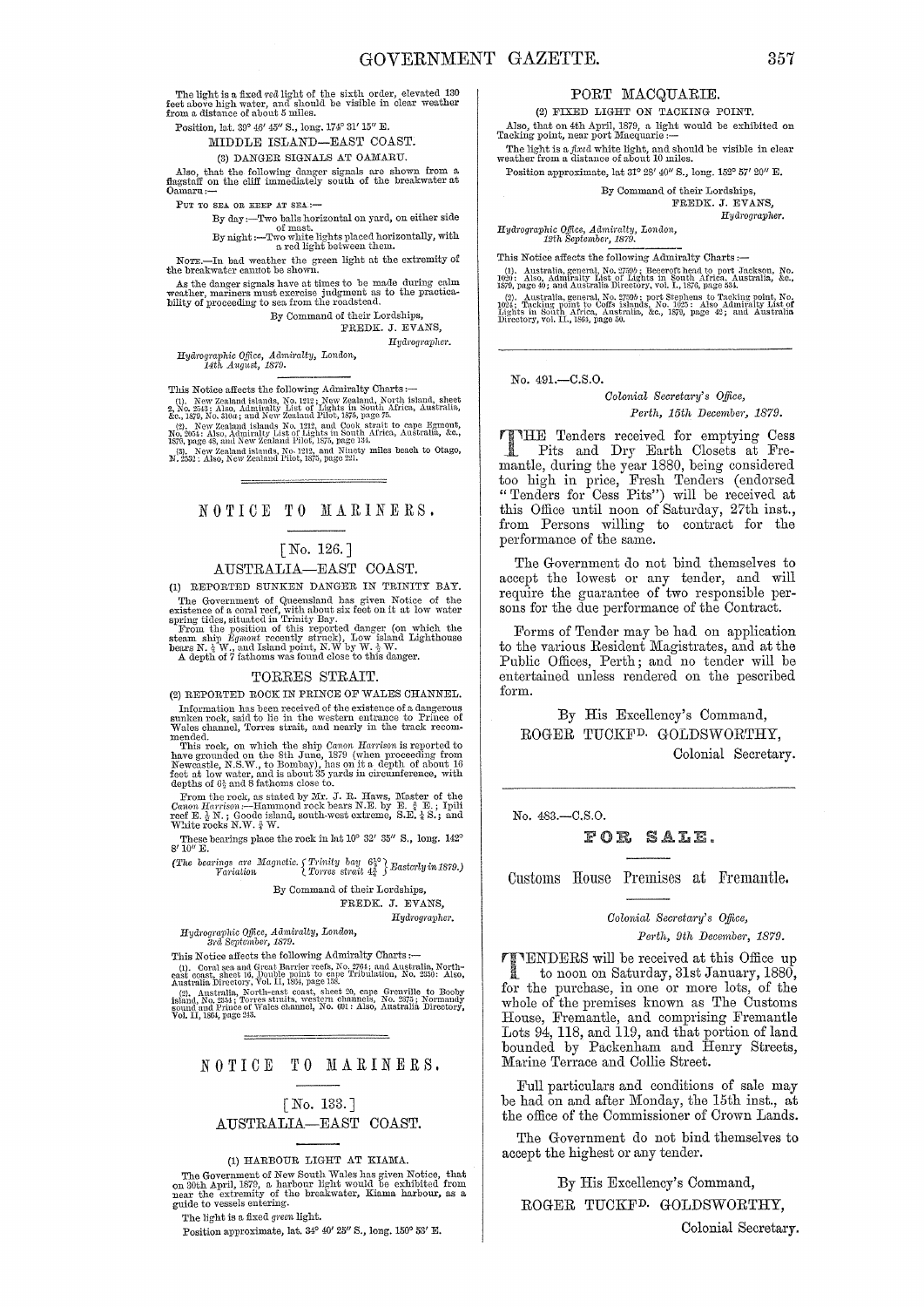No. 471.-C.S.O.

#### CONVEY ANCE OF MAILS.

*Colonial Secretary's Office,*<br>Perth, 29th November, 1879.

'1f'IENDERS (in duplicate, endorsed" Tenders Jl for *(as* the *case may be)* Il'Iail,") will be received at this Office until noon of Saturday, the 20th December, 1879, for the conveyance of the undermentioned Mails for one year:-

- 1. From Quindalup to Cape Hamlin, and vice versa, once a week, on horseback.
- 2. From Lockville to Yoganup, and vice versa, once a week, on horseback.

The arrival and departure of the Mails will be subject to instructions from the Postmaster General, and liable to alterations at any time during the year.

Two approved sureties will be required to join the Contractor in a guarantee for the due fulfilment of the duties contracted to be performed.

Special Forms of Tender, with conditions attached, may be had on application to the various Resident Magistrates, and at the General Post Office, Ferth; and no Tender will be entertained unless rendered on the prescribed form.

The Government will reserve to themselves the right to terminate the Contract at any time by giving three months' notice.

The Government do not bind themselves to accept the lowest or any Tender.

Further information may be had on application to the Postmaster General.

> By His Excellency's Command, LAURENCE S. ELIOT,

for Colonial Secretary, Absent on Duty.

No. 464.-C.S.O.

*Colonial Secretary's Office, Perth, 24th November, 1879.* 

'lI-'ENDERS (endorsed "Tender for Trans port,") will be received at this Office until noon of Wednesday, the 17th day of December, 1879, from persons willing to supply Carriages and Horses for the use of Officers of the Government travelling on Duty.

Tenders to state the charge for the following:

#### For Country Journeys:

Carriage and Pair of Horses,  $\mathfrak{P}$  diem, with and without Driver.

Carriage and Single Horse,  $\psi$  diem, with and without Drivel'.

Saddle Horse,  $\mathfrak{P}$  diem.

For Journeys between Perth and Fremantle, and Perth and Guildford:

Carriage and Pair of Horses,  $\mathcal P$  diem, with and without Driver.

Carriage and Single Horse,  $\mathfrak{P}$  diem, with and without Driver.

Saddle Horse  $\mathcal P$  diem.

The Government do not bind themselves to accept the lowest or any tender, and will require a guarantee of two responsible persons for the due performance of the Contract.

Forms of Tender may be had on application to the various Resident Magistrates, and at the Public Offices, Perth; and no tender will be entertained unless rendered on the prescribed form.

> By His Excellency's Command, LAURENCE S. ELIOT, *for* Colonial Secretary, Absent on Duty.

No. 465.-C.S.O.

*Colonial Secretary's Office, Perth, 24th November, 1879.* 

**"TENDERS** (endorsed "Tender for Burial of Paupers, at (as the case may be") will be received at this Office until noon of Wednesday, the 17th day of December, 1879, from persons willing to undertake the Burial of Paupers at Perth, York, Bunbury, Albany, Ohampion Bay, and Northampton, during the year 1880.<br>Tenders must state the price for the burial of an adult or child respectively. At Champion Bay and Northampton coffins will be provided by the Government.

Contractors to find Pall and everything necessary for properly conducting the funeral.

The Government do not bind themselves to accept the lowest or any tender, and will require the guarantee of two responsible persons for the due performance of the Contract.

Forms of Tender may be had on application to the various Resident Magistrates, and at the Public Offices, Perth; and no tender will be entertained unless rendered on the prescribed form.

> By His Excellency's Command, LAURENCE S. ELIOT,

for Colonial Secretary,

Absent on Duty.

No. 482.-C.8.0.

*Colonial Secretm'Y's o.ffice,*  Perth, 8th December, 1879.

**FINDERS** (endorsed "Tender for Truck-<br> ing, (as the case may be") will be received at. this Office until noon of Wednesday, the 24th December, from porsons willing to undertake the Trucking on the undermentioned Jetties for one year, from 1st day of January, 1880 (or for a period not exceeding three years), in accordance with rates and terms specified in clause 22 of the Jetty Regulations, published in the *Government Gazette* of the 24th December, 1878:-

Fremantle, Gera1dton, Bunbury, Busselton.

The Government will reserve to themselves the right to terminate the Contract at any time by giving three months' notice.

The Government do not bind themselves to accept the highest or any tender, and will require the guarantee of two responsible persons for the due performance of the contract.

Forms of Tender may be had on application to the various Resident Magistrates, and at the Public Offices, Perth; and no tender will be entertained unless rendered on the prescribed form.

By His Excellency's Oommand, ROGER TUCKFD. GOLDSWORTHY, Colonial Secretary.

> *Depcwtment of P1,blic TVorks, Perth, 18th Novcmbci', 1879.*

(endorsed "Tender for Roe-<br>bourne Court Herrer " bourne Court House,") will be received at this Office until noon of Saturday, the 17th January, 1880, from persons willing to erect a Court House at Roebourne.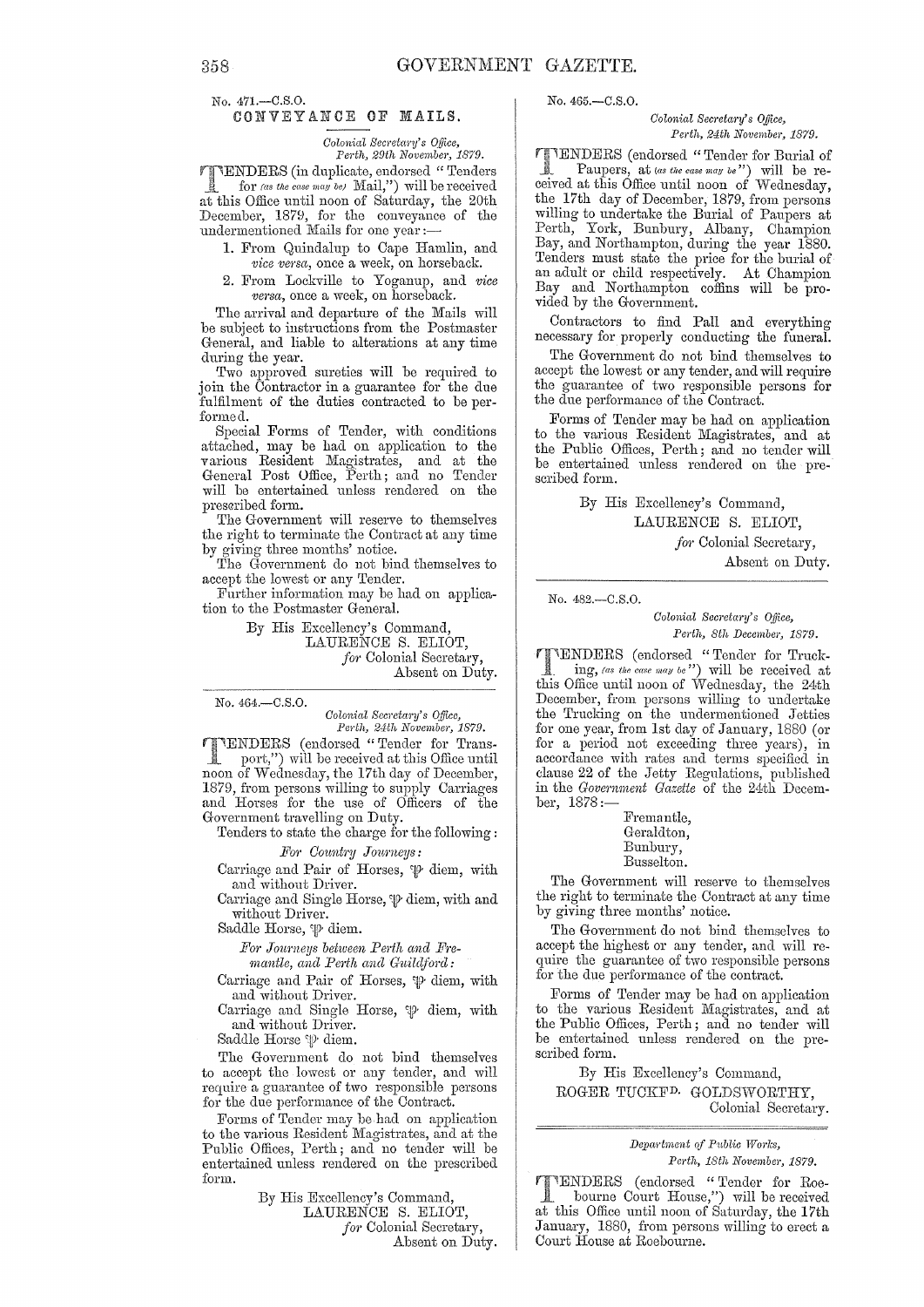Plans and Specification may be seen at the Office of the Government Resident, Roebourne.

Tenders to state the shortest time in which the work will be completed.

The Government do not bind themselves to accept the lowest or any tender, and will require the guarantee of two responsible persons for the due performance of the Contract.

FOTms of Tender may be had on application to the various Resident Magistrates, and at the Public Works' Office, Perth, where Plans, Specifications, Conditions, and full particulars can be obtained.

No tender will be entertained unless on the prescribed form.

#### JAS. H. THOMAS,

Director of Public Works.

#### NOTIOE.

NOTICE is hereby given, for the information of the public, that from and after<br>the let Innume 1990. Manage Ordens will be the 1st January, 1880, Money Orders will be issued at the Geneml Post Office, Perth, on the Money Order Office at Hong Kong for any of the undermentioned British Post Offices in China;-

Hong Kong (including Macao), Hoihow, Canton, Swatow, Amoy, Foochow, Ningpo, Shanghai, Hankow. W. A. STONE,

Acting Postmaster General

and General Superintendent of Telegraphs.

General Post Office, Perth, } 8th December, 1879.

WESTERN AUSTRALIA. Meteorological Observations for the weeks ending 7th and 14th December, 1879.

WIND Registered by Mr. Forsyth, Harbor Master, at Arthur's Head, Fremantle; altitude above the sea<br>55 feet, in Latitude 32° 02' 14" S., Longitude 115° 45' 12" E.

The other instruments registered are placed in the grounds adjoining the Survey Office, Perth; altitude above the sea 47 feet, in Latitude 31° 57' 25" S., Longitude 115° 52' 02" E.

MALCOLM FRASER, Surveyor General.

| Week<br>ending. | BAROMETER:<br>Mean Reading<br>corrected, and re-<br>duced to sea level,<br>and 32 deg. Fah. | THERMOMETERS IN SHADE. |               |               |               | RADIATION<br>THERMO-<br>METERS.  |                           |            | WIND.                         |                           | DEGREE                   |                                    | $\lim_{\text{nt.}}$ | EVAPOR- |
|-----------------|---------------------------------------------------------------------------------------------|------------------------|---------------|---------------|---------------|----------------------------------|---------------------------|------------|-------------------------------|---------------------------|--------------------------|------------------------------------|---------------------|---------|
|                 |                                                                                             | Wet.<br>Dry.           |               | Solar.        | [Terres-]     | RAIN:<br>Amount<br>in<br>inches. | Horizontal<br>velocity in |            | OF<br>HUMIDITY.<br>Saturation | CLOUD:<br>Mean<br>amount. | <br>ONE <sub>O</sub>     | ATION:<br>Amount<br>in             |                     |         |
|                 |                                                                                             | Maxi-<br>mum.          | Mini-<br>mum. | Maxi-<br>mum. | Mini-<br>mum. |                                  | trial.                    |            | miles, per<br>hour.           | General<br>direction.     | $=100$ : mean<br>amount. |                                    | Ň<br>$\circ$        | inches. |
| 7th             | 30.046                                                                                      | $76-6$                 | 55.2          | 68.8          | 52.8          | 140:3                            | 51:3                      | $\Omega$   | 13.8                          | S.W.                      | -78                      | 5.1                                | 3·7                 | 1.56    |
| 14th            | 29.828                                                                                      | 78.0                   | $58-1$        | 70.5          | 55.7          | 1419                             | 53.3                      | $\cdot 03$ | 13.16                         | ${\rm Westerlv}$          | 73                       | 6.8                                | 3                   | 1.88    |
|                 |                                                                                             |                        |               |               |               |                                  |                           |            |                               |                           |                          |                                    |                     |         |
|                 | Highest reading of Barometer 30:097 4th<br>do.<br>Lowest                                    | do.                    |               | 29.831 14th   |               |                                  |                           |            | Thermometers in shade         | Maximum<br>Minimum        | $_{\rm Dry}$             | 81.612th<br>47 <sup>o</sup><br>1st |                     |         |

The Observations are taken at Perth at 9 a.m., (excepting Barometer, which is registered at 12 a.m.) M. A. C. FRASER, Observer.

### LAND SALES.

*Crown Lands' Office, Perth, 15th December, 1879.* 

HE undermentioned Allotments of Land will be offered for Sale, at Public Auction, on the dates and at the places specified in the Schedule below, at one o'clock, p.m.  $S$  $C$  $F$  $F$  $F$  $T$  $T$  $T$  $F$  $F$ 

| $\mathbf{z}$ | . |  |  |  |  |  |
|--------------|---|--|--|--|--|--|
|              |   |  |  |  |  |  |
|              |   |  |  |  |  |  |

| Date of Sale. | Place of Sale.               | Description of Lot.                             | Number of Lot.              | Quantity.                   | Upset Price.                   |  |
|---------------|------------------------------|-------------------------------------------------|-----------------------------|-----------------------------|--------------------------------|--|
|               |                              |                                                 |                             | r.<br>a.<br>D.              |                                |  |
| 1880          |                              |                                                 |                             |                             |                                |  |
| 7th Jan.      | Bunbury<br>$\cdots$          | Town<br>Bunbury                                 | 110                         | 0<br>$\theta$               |                                |  |
| Do.           | Do.<br>$\ddotsc$<br>$\cdots$ | Do.<br>Do.<br>$\ldots$<br>$\cdots$<br>$\ddotsc$ | 128<br>$\cdots$             | 1<br>0<br>$\theta$          | $\pounds7$ 10s. $\mathfrak{P}$ |  |
| Do.           | Do.                          | Do.<br>Do.<br>$\cdots$                          | 129<br>$\cdots$             | $\Omega$<br>$\theta$        | Lot.                           |  |
| Do.           | Do.<br>$\cdots$              | Do.<br>Do.<br>.                                 | 130<br>$\ddotsc$            | $\Omega$<br>$\theta$        |                                |  |
| Do.           | Do.<br>$\cdots$              | Coolingnup<br>Sub.                              | $4\ldots$<br>$\cdots$       | $\boldsymbol{2}$<br>33<br>9 | 30s. $\mathcal{P}$ acre.       |  |
| Do.           | Perth<br>$\cdots$            | Fremantle<br>Town                               | 761<br>$\cdots$             | 2<br>16<br>$\theta$         |                                |  |
| Do.           | Do.                          | Do.<br>Do.<br>$\ddotsc$                         | 762<br>$\cdots$             | 2<br>16<br>$\theta$         | £12 $\mathfrak{P}$ Lot.        |  |
| Do.           | Do.<br>$\ddotsc$             | Do.<br>Do.                                      | 845<br>$\cdots$             | 2<br>5<br>0                 |                                |  |
| Do.           | Newcastle<br>$\ddotsc$       | Sub.<br>Toodyay<br>$\cdots$                     | 23<br>.<br>$\cdots$         | 5<br>3<br>16                | 30s. $\psi$ acre.              |  |
| 8th Jan.      | Geraldton<br>$\ddotsc$       | Geraldton<br>Do.                                | 85<br>$\ddotsc$<br>$\cdots$ | 5<br>$\theta$<br>$\theta$   | $23 \psi$ acre.                |  |
| Do.           | Northam<br>$\cdots$          | Northam<br>Do.                                  | 62<br>                      | 2<br>4<br>$\theta$          | 30s. $\mathcal{P}$ acre.       |  |
|               |                              |                                                 |                             |                             |                                |  |

MALCOLM FRASER, Commissioner of Crown Lands.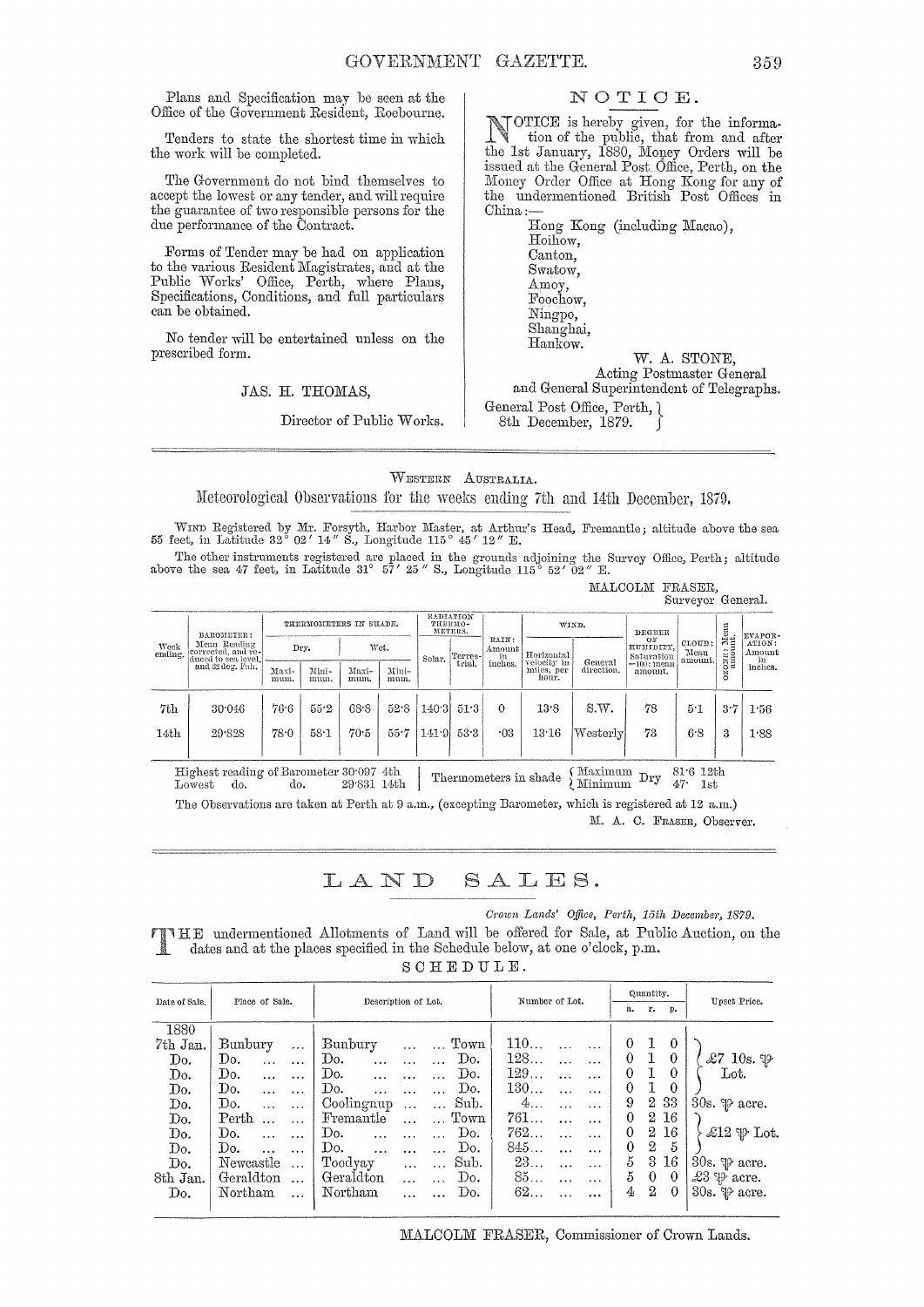*Crown Lands' Office, Perth, 5th December, 1879.* 

H IS Excellency the Governor has been pleased, on the recommendation of the Oommissioner of Orown Lands, to set apart, as Public Reserves, the land described in the Schedule below, for the purposes herein set forth :—  $R \to S \to R \vee E S$ .

| RESERVES. |  |  |  |  |
|-----------|--|--|--|--|
|           |  |  |  |  |

| Recorded<br>Number. | $\overset{\text{Content.}}{\Lambda}$ R. P. | Description of Boundaries.                                                                                                                                                                                                                                                                                                                                                                                                                                                                  | Purpose for which made.                                             |
|---------------------|--------------------------------------------|---------------------------------------------------------------------------------------------------------------------------------------------------------------------------------------------------------------------------------------------------------------------------------------------------------------------------------------------------------------------------------------------------------------------------------------------------------------------------------------------|---------------------------------------------------------------------|
| 395 A               | 23 0 0                                     | Bounded on the Westward by lines starting from the<br>North-East corner of Victoria Location 941, and extending<br>South 13 chains 98 links; then in a direction S. 43° 15'<br>West 5 chains 43 links, and then S. $57^{\circ}$ 20' West 59 links;<br>on the Southward by lines extending North 124° 27' East<br>6 chains 25 links, and East 9 chains 7 links; on the East<br>by a North line of 21 chains 82 links; and on the North<br>by a West line of 10 chains to the starting point. | Watering place for teams,<br>etc., Victoria District.               |
| 396 A               | 113 0 0                                    | Bounded on the North and West by lines starting from<br>the North-East corner of Plantagenet Location 81, and<br>extending respectively East 31 chains 24 links, and South<br>32 chains; on the South by a West line of 39 chains 35<br>links passing along the North boundary of Plantagenet<br>Location 148; and on the East by the Perth-Albany Road.                                                                                                                                    | Police purposes, Plantagenet<br>$0$                                 |
| 397 A               | 640 0 0                                    | Bounded on the West by a North line of about 70 chains<br>in length, starting from the right bank of Padbury brook<br>and passing along the East boundary of Nelson Location<br>38; on the North by a line extending East about 90<br>chains, passing along the South boundary of Nelson<br>Location 106; on the East by a South line of about 58<br>chains to the said brook; and on the South by its right<br>bank downwards to the starting point.                                       | Public purposes, Nelson Dis-<br>trict.                              |
| 398 A               | 10 1 0                                     | Bounded on the North by Church street; on the South<br>by a public road; on the East by Victoria Location 317;<br>and on the West by Dongara Town Lot 18.                                                                                                                                                                                                                                                                                                                                   | Police purposes, Dongara.                                           |
| 399 A               | 320 0 0                                    | Bounded by lines starting from the Geraldton and<br>Northampton Railway Reserve and extending East<br>through the South-East corner of Victoria Location 412,<br>about 48 chains; thence South about 70 chains, passing<br>along the West boundary of Location 660, West about 21<br>chains to said Railway Reserve and along it Northwards<br>to starting point, excluding part of the North-East portion<br>of Location 4. (Reserve No 331 A is hereby cancelled).                        | Stone Quarries, Victoria Dis-<br>trict.                             |
| 400 A               | 640 0 0                                    | Bounded on the South and West by lines extending 80<br>chains East and 80 chains North from a spot situate about<br>55 chains North, and about 30 chains West from the<br>junction of Wickerina Brook with the Greenough River;<br>the opposite boundaries being parallel and equal.                                                                                                                                                                                                        | Watering place for travel-<br>lers and stock, Victoria<br>District. |
| 401 A               | 35<br>45.<br>$\mathbf{0}$                  | $\footnotesize\textsf{Bounded}$ on the South and West by lines extending East $\vert$<br>5 chains 60 links and North 7 chains 54 links from a spot<br>situate 21 chains 50 links North from the South-West<br>corner of Victoria Location 1061; the opposite boundaries<br>being parallel and equal.                                                                                                                                                                                        | Public purposes, Victoria<br>District.                              |
| $402 \text{ A}$     | $50\quad 0\quad 0$                         | Bounded by lines starting from the South-West corner<br>of Special Occupation License No. 770; on the Eastern<br>side of the road from Newcastle to Victoria Plains, at a<br>distance of 11 chains 29 links Northwards from survey<br>post 45, and extending North 40 chains to the North-East<br>corner of said block; thence West about 25 chains to the<br>said road and Southwards along its East side to the<br>starting point. All bearings true.                                     | Watering place for travel-<br>lers and stock, Victoria<br>District. |
| $403 \text{ A}$     | 1 30<br>0                                  | Bounded on the North by 2 chains 75 links of Roe<br>Street; on the South by Bunbury Town Lot 311,<br>measuring 2 chains 75 links; and on the East and West<br>by Bunbury Town Lots 325 and 327, each measuring 1<br>chain 60 links.                                                                                                                                                                                                                                                         | Public purposes,<br>Bunbury<br>Town Lot 326.                        |
| $404 \Delta$        | 200 0 0                                    | Bounded on the West by the East side of the road from<br>Perth to Bunbury; on the South by an East line of about<br>46 chains from a spot 7 chains South from the 81-mile<br>mark; on the East by a North line of about 45 chains;<br>on the North by a West line of about $44\frac{1}{2}$ chains; and on<br>the inner part by part of Clarke's Brook.                                                                                                                                      | Resting place for horses and<br>stock, Wellington District.         |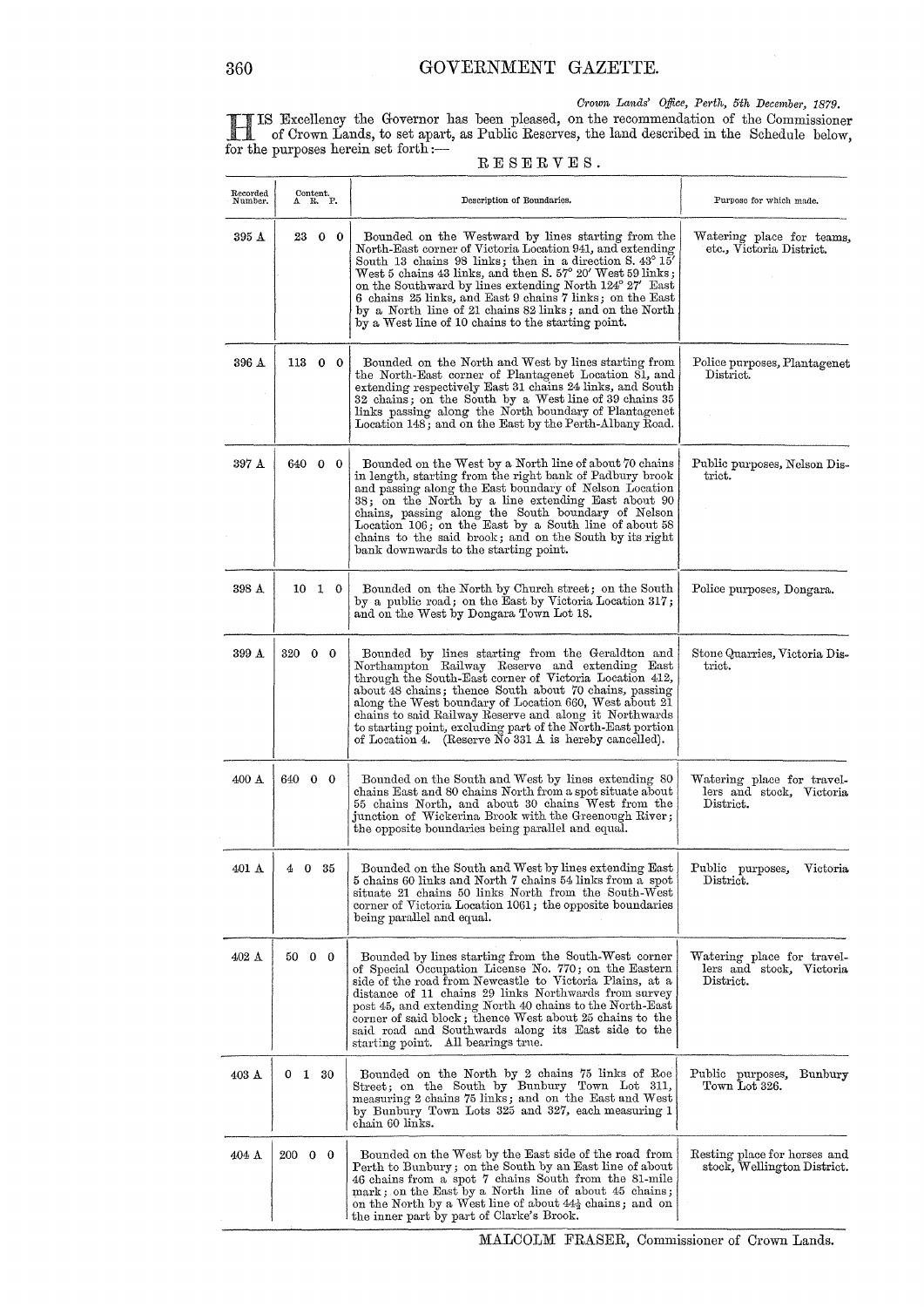#### GOVERNMENT GAZETTE. 361

#### WESTERN AUSTRALIA.

#### Mail Time Table during the Month of

### DECEMBER, 1879.

#### FOR THE AUSTRALIAN COLONIES, &c. FOR EUROPE, INDIA,

### CHINA, &c.

| Per Rob Roy and Otway.                                                                                                                                                                                                                                                                                                    |                                                                                                                                                                                     |                                                                                                                                                                              |                                                                                                                                                         | Overland.                                                                                                                                                                                                                                                                                                                                                                                                                                                |                                                                                                                                                                                                                                                                                     |                                                                                                                                                                                                                                     |                                                                                                                                                                                                                                                 | Per Rob Roy.*                                                                                                                                                                                                                                                                                                                                                                                              |                                                                                                                                                                                                                                                                               |                                                                                                                                                                                                                                     |                                                                                                                                                                                                                              |
|---------------------------------------------------------------------------------------------------------------------------------------------------------------------------------------------------------------------------------------------------------------------------------------------------------------------------|-------------------------------------------------------------------------------------------------------------------------------------------------------------------------------------|------------------------------------------------------------------------------------------------------------------------------------------------------------------------------|---------------------------------------------------------------------------------------------------------------------------------------------------------|----------------------------------------------------------------------------------------------------------------------------------------------------------------------------------------------------------------------------------------------------------------------------------------------------------------------------------------------------------------------------------------------------------------------------------------------------------|-------------------------------------------------------------------------------------------------------------------------------------------------------------------------------------------------------------------------------------------------------------------------------------|-------------------------------------------------------------------------------------------------------------------------------------------------------------------------------------------------------------------------------------|-------------------------------------------------------------------------------------------------------------------------------------------------------------------------------------------------------------------------------------------------|------------------------------------------------------------------------------------------------------------------------------------------------------------------------------------------------------------------------------------------------------------------------------------------------------------------------------------------------------------------------------------------------------------|-------------------------------------------------------------------------------------------------------------------------------------------------------------------------------------------------------------------------------------------------------------------------------|-------------------------------------------------------------------------------------------------------------------------------------------------------------------------------------------------------------------------------------|------------------------------------------------------------------------------------------------------------------------------------------------------------------------------------------------------------------------------|
| CLOSE AT                                                                                                                                                                                                                                                                                                                  | DAY.                                                                                                                                                                                | DATE.                                                                                                                                                                        | TIME.                                                                                                                                                   | CLOSE AT                                                                                                                                                                                                                                                                                                                                                                                                                                                 | DAY.                                                                                                                                                                                                                                                                                | DATE.                                                                                                                                                                                                                               | TIME.                                                                                                                                                                                                                                           | CLOSE AT                                                                                                                                                                                                                                                                                                                                                                                                   | DAY.                                                                                                                                                                                                                                                                          | DATE.                                                                                                                                                                                                                               | TIME.                                                                                                                                                                                                                        |
| $\mathrm{Perth}$<br>$\cdots$<br>$\ddotsc$<br>Guildford<br>York<br>Northam<br>Newcastle<br>$\ddotsc$<br>Canning<br>$\cdots$<br>Pinjarra<br>$\ddot{\phantom{a}}$<br>Bunbury<br>Vasse<br>$\ddot{\phantom{a}}$<br>Victoria Plains<br>Gingin<br>$\ddotsc$<br>Dongarra<br>Greenough<br>$\ddotsc$<br>Champion Bay<br>Northampton | Tuesday<br>Tuesday<br>Tuesday<br>Saturday<br>Saturday<br>Saturday<br>Friday<br>Thursday<br>Tuesday<br>Tuesday<br>Saturday<br>Sunday<br>Thursday<br>Wednesday<br>Friday<br>Wednesday | Dec. 16<br>Dec. 16<br>Dec. 16<br>Dec. 13<br>Dec. 13<br>Dec. 13<br>Dec. 12<br>Dec. 11<br>Dec. 16<br>Dec. 16<br>Dec. 13<br>Dec. 14<br>Dec. 11<br>Dec. 10<br>Dec. 12<br>Dec. 10 | 1 p.m.<br>2 p.m.<br>8 a.m.<br>2.30 p.m.<br>Noon<br>$10$ p.m.<br>$9$ p.m. $\vert$<br>10 p.m.<br>8 p.m.<br>3 p.m.<br>9 a.m.<br>6 p.m.<br>3 p.m.<br>1 p.m. | Perth<br>$\ddot{\phantom{a}}$<br>Fremantle<br><br>Guildford<br>$\ddotsc$<br>$\rm{York} \dots$<br><br>12.30 p.m. Northam<br>4 p.m. Newcastle<br>$\ddotsc$<br>Canning<br>$\ddotsc$<br>Pinjarra<br>$\cdots$<br>Bunbury<br>$\ddotsc$<br>Vasse<br>$\ddotsc$<br>Victoria Plains<br>Gingin<br>$\ddotsc$<br>Dongarra<br>Greenough<br>$\ddotsc$<br>Champion Bay<br>Northampton<br>Bannister<br>William River<br>Arthur River<br>Kojonup<br>$\cdots$<br>Mt. Barker | Saturday<br>Saturday<br>Saturday<br>Wednesday<br>Wednesday<br>Wednesday<br>Friday<br>Thursday<br>Thursday<br>Wednesday<br>Saturday<br>Sunday<br>Thursday<br>Wednesday<br>Friday<br>Wednesday<br>Sunday<br>انت<br>Sunday<br>$\cdots$<br>Sunday<br>$\ldots$<br>Sunday<br>ا،<br>Monday | Dec. 20<br>Dec. 20<br>Dec. 20<br>Dec. 17<br>Dec. 17<br>Dec. 17<br>Dec. 19<br>Dec. 18<br>Dec. 18<br>Dec. 17<br>Dec. 13<br>Dec. 14<br>Dec. 11<br>Dec. 10<br>Dec. 12<br>Dec. 10<br>Dec. 21<br>Dec. 21<br>Dec. 21<br>Dec. 21<br>Dec. 22 | 10 a.m.<br>8 a.m.<br>8 a.m.<br>2'50 p.m.<br>12.30 p.m.<br>$4$ p.m.<br>Noon 1<br>$10$ p.m.<br>8 a.m.<br>$4$ p.m.<br>$8$ p.m.<br>3 p.m.<br>9a.m.<br>$6$ p.m.<br>$3$ p.m.<br>1 p.m.<br>3a.m.<br>10 a.m.<br>3 p.m.<br>$10$ p.m.<br>$3 \text{ p.m.}$ | $\operatorname{Perth}$<br>$\overline{a}$<br>Fremantle<br>Guildford<br>$\ddotsc$<br>York<br><br>Northam<br>$\cdots$<br>Newcastle<br>$\ddotsc$<br>Canning<br>$\ddotsc$<br>Pinjarra<br>$\ddotsc$<br>Bunbury<br><br>Vasse<br><br>Victoria Plains<br>Gingin<br><br>Dongarra<br>$\ddotsc$<br>Greenough<br>Champion Bay<br>Northampton<br>Mt. Barker<br>Kojonup<br><br>Arthur River<br>William River<br>Bannister | Monday<br>Monday<br>Monday<br>Saturday<br>Saturday<br>Saturday<br>Friday<br>Thursday<br>Monday<br>Monday<br>Saturday<br>Sunday<br>Thursday<br>Wednesday<br>Wednesday<br>Wednesday<br>Thursday<br>Friday<br>$\cdots$<br>Friday<br>$\ddotsc$<br>Friday<br>$\ddotsc$<br>Saturday | Dec. 29<br>Dec. 29<br>Dec. 29<br>Dec. 27<br>Dec. 27<br>Dec. 27<br>Dec. 26<br>Dec. 25<br>Dec. 29<br>Dec. 29<br>Dec. 27<br>Dec. 28<br>Dec. 25<br>Dec. 24<br>Dec. 24<br>Dec. 24<br>Dec. 25<br>Dec. 26<br>Dec. 26<br>Dec. 26<br>Dec. 27 | 1 p.m.<br>3 p.m.<br>8 a.m.<br>2.30 p.m<br>12.30 p.m.<br>4 p.m.<br>Noon<br>10 p.m.<br>9 p.m.<br>$10~\mathrm{p.m.}$<br>8 p.m.<br>3 p.m.<br>9a.m.<br>6 p.m.<br>3 p.m.<br>9a.m.<br>6 p.m.<br>8 a.m.<br>3 p.m.<br>8 p.m.<br>2a.m. |

For Albany and the Offices on the Road Overland:

| CLOSE AT PERTH.                    | ARRIVE AT ALBANY.                                                                                          | CLOSE AT ALBANY. | ARRIVE AT PERTH. |
|------------------------------------|------------------------------------------------------------------------------------------------------------|------------------|------------------|
| Friday, January 2nd, 1880, 10 a.m. | Monday, Jan. 5th, 1880, 10 a.m.    Wednesday, Jan. 7th, 1880, 10 a.m.   Saturday, Jan. 10th, 1880, 10 a.m. |                  |                  |

#### MAILS FROM EUROPE, &C.:

| Due at K.G. Sound.    | Expected to arrive at<br>K.G. Sound.               | Expected at G.P.O. |  |  |
|-----------------------|----------------------------------------------------|--------------------|--|--|
| Monday, December 29th | Thursday, December 25th    Saturday, December 27th |                    |  |  |

#### MAILS FROM COLONIES, &C.:

| <u>mailed filom colonieus. Que.</u>         |                       |                              |                                      |                              |  |  |  |  |  |  |
|---------------------------------------------|-----------------------|------------------------------|--------------------------------------|------------------------------|--|--|--|--|--|--|
| Leave Melbourne.                            | Leave Adelaide.       | Due at K.G. Sound.           | Expected to arrive at<br>K.G. Sound. | Expected at G.P.O.           |  |  |  |  |  |  |
| "OTWAY:"<br>Monday, December 8th            | Friday, December 12th | Thursday, December 18th      | Thursday, December 18th              | Tuesday, December 23rd       |  |  |  |  |  |  |
| "P. & O. STEAMER:"<br>Friday, December 26th | Sunday, December 28th | 1880.<br>Friday, January 2nd | 1880.<br>Thursday, January 1st       | 1880.<br>Sunday, January 4th |  |  |  |  |  |  |

#### MOVEMENTS of the S. S. "ROB ROY," between GERALDTON and ALBANY:

| Leave<br>Champion<br>Bay.                                                                    |          | Arrive Leave Arrive Fremantle. Bunbury. | $\begin{array}{c}\n\text{Arrive} \\ \text{Vasse.}\n\end{array}$ | Arrive   <br>Albany. | Leave<br>Albany. | Arrive<br>Vasse                                                                   | Arrive Arrive Leave<br>Bunbury, Fremantie. |                   | Arrive<br>Champion<br>Bay. |
|----------------------------------------------------------------------------------------------|----------|-----------------------------------------|-----------------------------------------------------------------|----------------------|------------------|-----------------------------------------------------------------------------------|--------------------------------------------|-------------------|----------------------------|
| Dec. 12  Dec. 13  Dec. 16  Dec. 17  Dec. 17  Dec. 18  Dec. 21  Dec. 22  Dec. 22  Dec. 23<br> | $\cdots$ |                                         |                                                                 |                      |                  | Dec. 29  Dec. 30  Dec. 30  Jan. 1  Jan. 3  Jan. 4  Jan. 4  Jan. 5  Jan. 6  Jan. 7 |                                            | $\cdots$<br>1880. | 1880.                      |

The Correspondence by these Mails will be despatched to District P.Os. for Distribution by first opportunity after receipt. *(See* Annual Time Table of 1st January, 1879.)

\*' The English Mai18 to be despatched on the 29th December, will be due in London *vid* Brindisi on February 9th, 1880, and *vid* Southampton on February 16th, 1880.

LETTERS for Registration must be posted one hour before the closing of the Mails.

LATE LETTERS, on payment of a fee of 6d., may be posted half-an-hour after the closing of the Mails. NEWSPAPERS and Book Packets must be posted one hour before the closing of the Ma.ils, otherwise they will not be forwarded until the next Mail.

MONEY ORDERS will be issued as under:

For the Australian Colonies, &c., up to Monday, December 15th, at 11 a.m. Do. Friday, December 19th, at 11 a.m.

For the United Kingdom, up to Saturday, December 27th, at 11 a.m.

General Post Office, Perth,  $\chi$ 12th December, 1879.

#### W. A. STONE,

.Acting Postmaster-General.